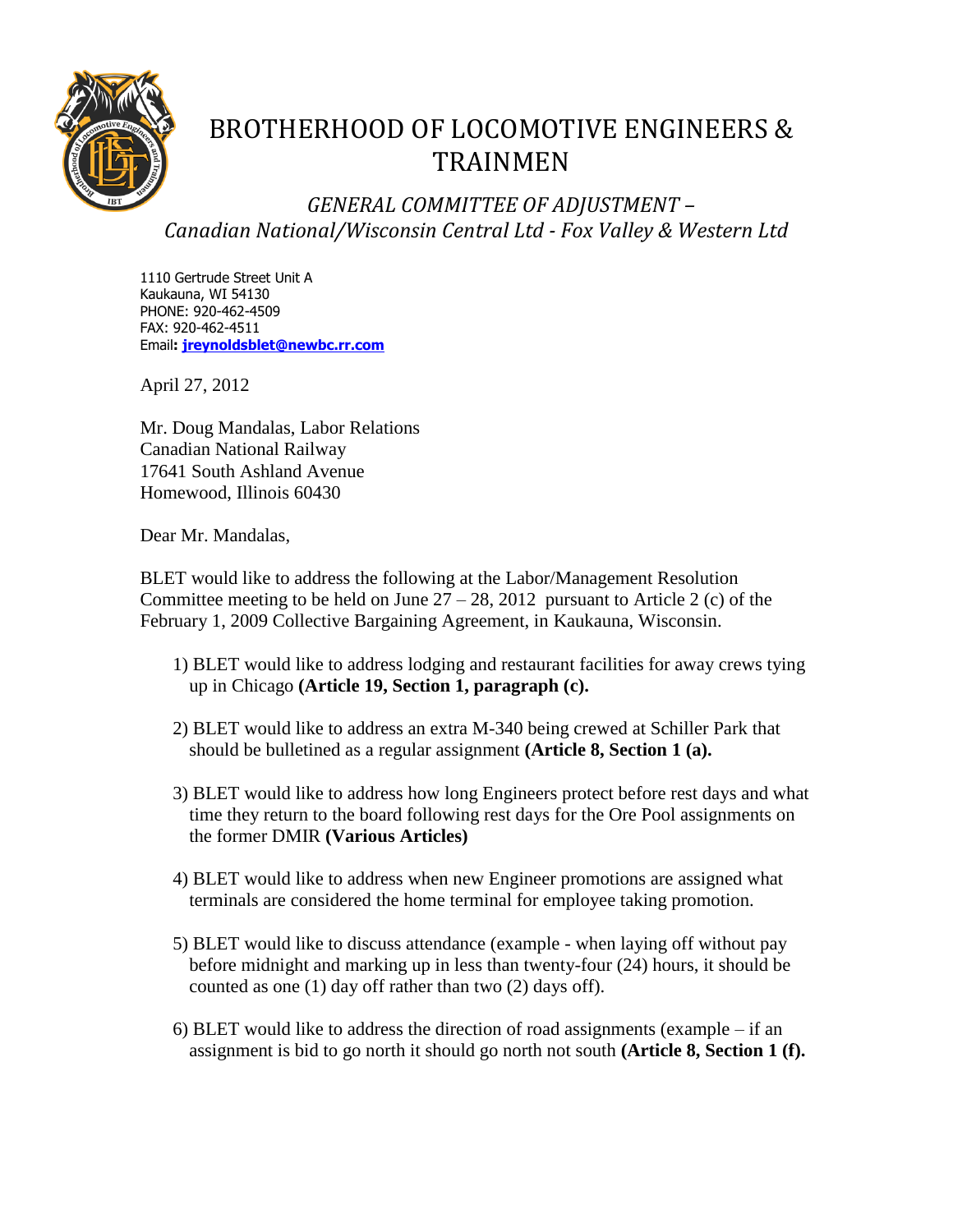- 7) BLET would like to discuss bulletins requiring Engineers to report on rest when assignments are set back more than two (2) hours **(Article 8, Section 1 (b).**
- 8) BLET would like to discuss number of PLD days for Engineers who are only allotted four (4) PLD days **(Article 20 (a).**
- 9) BLET would like to address payment for Engineers attending recertification classes **(Article 14 (e).**
- 10) BLET would like to discuss not filling vacancies correctly, CMC moves up call window crews rather that fill window vacancies off the extra board **(Article 11 (d).**
- 11) BLET would like to discuss Engineer qualification in the Twin Ports area.
- 12) BLET would like to address the Locomotive Engineer Training Program **(Article 15).**
- 13) BLET would like to address the inaccuracy of train line-ups which is causing rest/fatigue issues.
- 14) BLET would like to address the inaccuracy of PLD's and SDV's shown in CATS.
- 15) BLET would like to discuss when crew talk notifies an Engineer he is called to report to duty and the Engineer needs to talk to a real person and cannot reach them for thirty (30) minutes, does the time go against CMC or the Engineer.**(Article 17, Section 1 (a).**
- 16) BLET would like to discuss when will all CATS systems between the WC, former DMIR and former DWP be the same system.
- 17) BLET would like to follow-up on Seniority Protest of Engineer Keith Hayter from the June 30, 2010 and May 2, 2011 LMRC Notes.
- 18) BLET would like to follow-up on Seniority Protest of Engineer Eric Stroik from the June 30, 2010 and May 2, 2011 LMRC Notes.
- 19) BLET would like to address Seniority Protest of Engineer Matthew Sumner (**Article 7, Section 2, paragraph (b).**
- 20) BLET would like to address Seniority Protest of Engineer Scott Reinke (**Article 7, Section 2, paragraph (b).**
- 21) BLET would like to address Seniority Protest of Engineer Thomas Dorin (**Article 7, Section 2, paragraph (b).**
- 22) BLET would like to address Seniority Protest of Ross Hanson (**Article 7, Section 2, paragraph (b).**